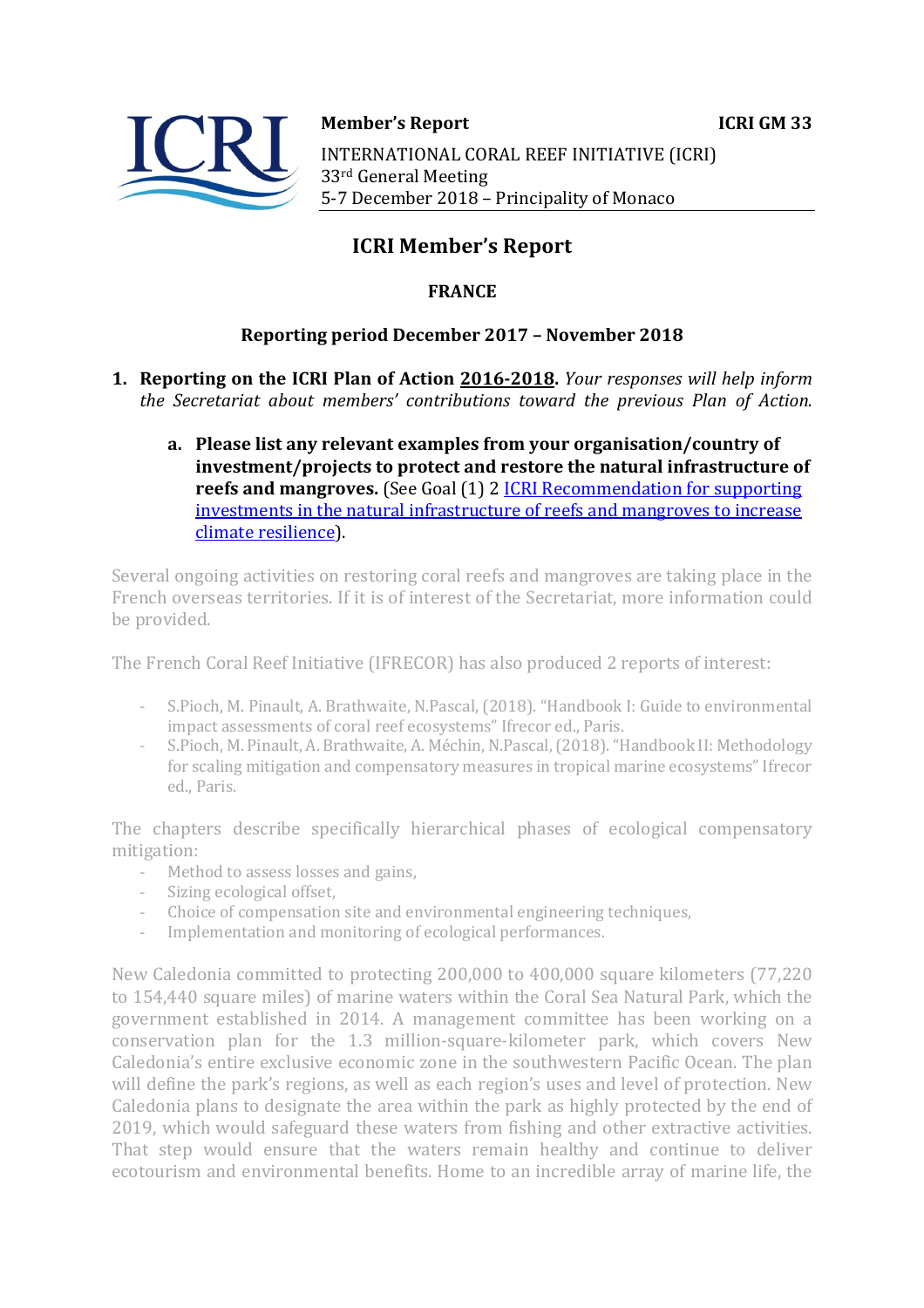area committed for protection covers 30 percent of the park and includes critical ecological features, such as the subduction trench of New Hebrides, volcanic islands, an upraised coral island, and southern seamounts that serve as key underwater reference points for migratory species such as humpback whales and sea turtles.

Has your organisation/country made any progress in the following areas to target anthropogenic pressures? Please give detail below. Note: If no change since your last ICRI member report, please write 'no change'.

> $\boxtimes$  Encourage ban of plastic microbeads in cosmetic products. (See Goal (3) 2 & See ICRI Recommendation to reduce plastic microbeads pollution in marine environment):

The French law on biodiversity bans the use of microbeads (Law on Biodiversity (8th August 2016): to restrict the marketing of microbeads in rinse-off cleaning and cosmetic products). This is mentioned in the ICRI recommendation.

 $\boxtimes$  Improve regulation and enforcement to reduce direct anthropogenic damage due to dredging and physical alteration of reef structures. (See Goal (3) 3 & ICRI Recommendation to reduce damage due to dredging and dumping on coral reefs):

This recommendation was adopted during the French Secretariat and developed following French ongoing actions (Law on Biodiversity).

 $\Box$  Deployment of mooring devices limiting the mechanical **destruction of coral reefs and seagrasses.** (See Goal (3) 4).

**b.** Did your organisation/country celebrate International Year of the Reef? Please give details below. (See Goal (5) 1 & ICRI Recommendation designating 2018 as the third International Year of the Reef):

France celebrated the IYOR 2018 and undertook several actions. A French IYOR coordinator was hired and all the French overseas territories received 55 $k€$  to implement IYOR activities at the local level. A report at the end of the Year will be produced and share with the Secretariat. For more information, please contact **bernardo.sanchez@uicn.fr** 

# 2. Contribution to the ICRI Plan of Action 2018-2020 and upcoming ICRI general **meetings.** *Your responses to the following questions will assist the Secretariat in* assessing contributions towards the major themes of the draft ICRI Plan of Action *2018-2020.*

The IFRECOR plan of action  $(2016-2020)$  is focussing on the flowing theme:

- Contribute to decrease human threats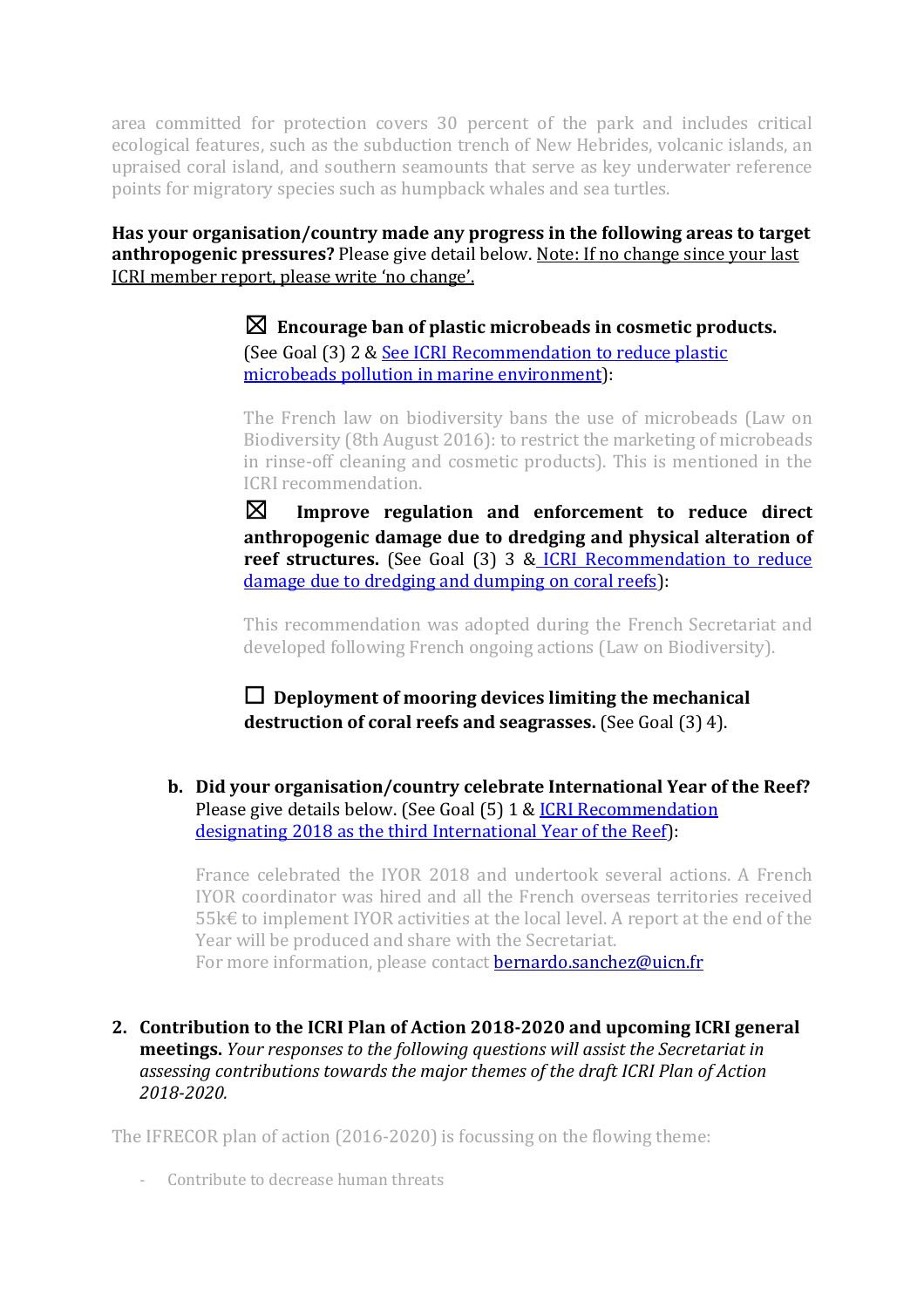- Monitor and mitigate climate change impacts
- Reinforce knowledge for a better management
- Monitoring the evolution of ecosystems
- Diversify financing dedicated to protection
- Communicate and raise awareness

More information at: www.ifrecor.com

In addition, as stated in article 113 of the French Law for biodiversity, nature and landscapes, "for stopping the loss of overseas biodiversity and preserving its favorable role in the adaptation of the territories to climate change, the State has set the following goals, ... (1) To implement an action plan for the protection of 55 000 ha of mangroves by 2020, (2) To elaborate, within the framework of IFRECOR and based on a report on the health of coral reefs and their associated ecosystems carried out every five years, an action plan contributing to the protection of 75% of overseas' coral reefs by 2021".

#### **Theme 1 - Promote effective and adaptable solutions to improve the protection of coral reefs**

a. Which of the below topics do you consider to be the three top challenges **that your organisation faces in managing coral reefs?** Please select from the options below:

 $X$  Climate change impacts

- $X$  Inadequate planning, zoning and management
- $\Box$  Unsustainable resource extraction
- $\Box$  Tourism and recreation
- ☐ Shipping
- X Coastal development
- $\Box$  Dredging
- $\Box$  Illegal and destructive fishing
- $\Box$  Fish and coral trade
- $\Box$  Marine debris
- $\Box$  Other. Please specify:
- **b.** Please list any examples of innovative management practices that your organisation/country is involved in, such as use of VMS, drones & **ecological mooring devices.** Include their limits, conditions of implementation, financing and an assessment of their results and links for more information if possible.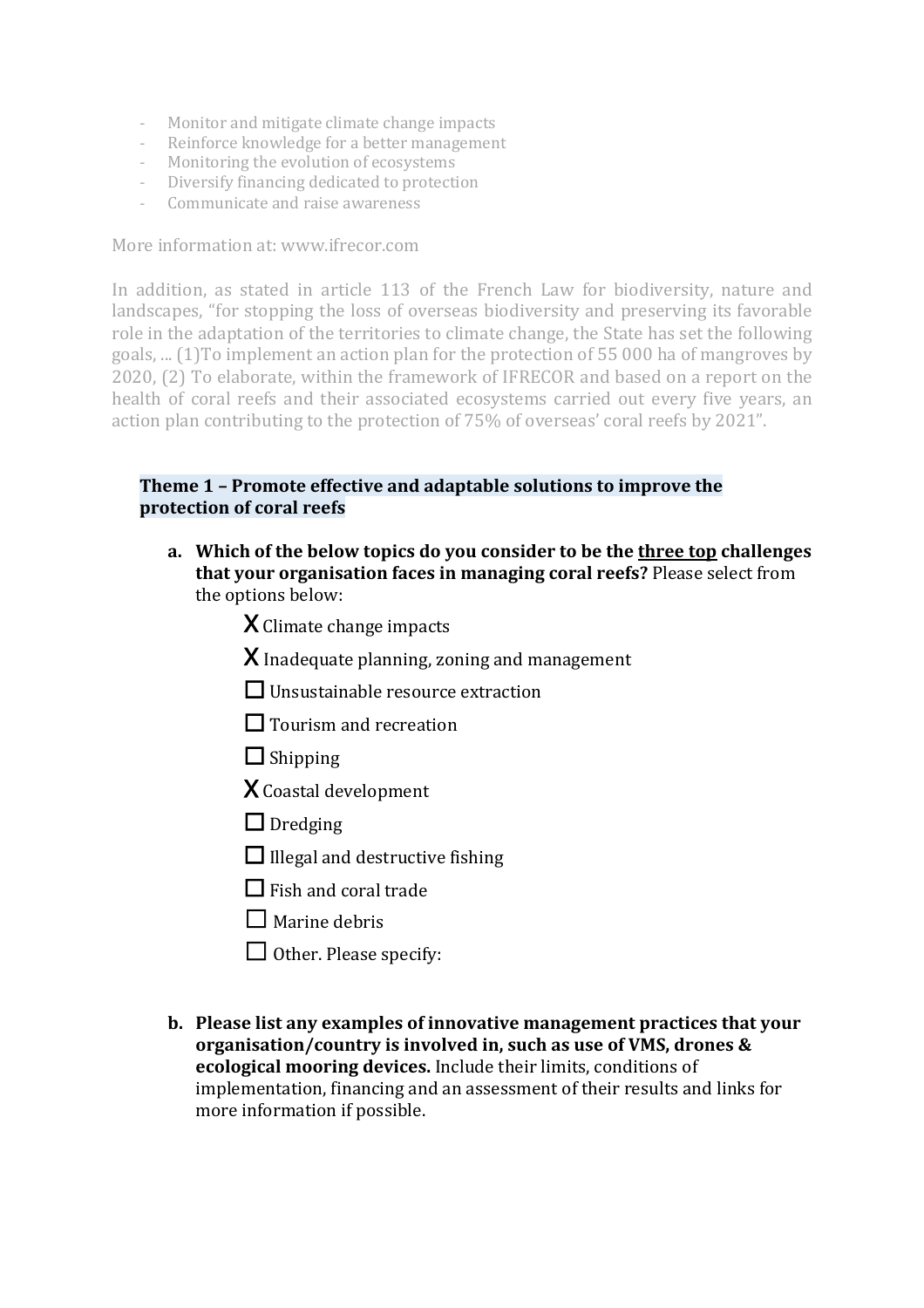**Case studies of French exological mooring devices are available in** Overview of ecomooring facilities - Commented selected bibliography and case studies (https://www.icriforum.org/sites/default/files/OVERVIEW%20of%20eco-mooring-light.pdf)

c. Please list any examples of innovative funding for management that **your organisation/country is involved in.** Include their limits, conditions of implementation, financing and an assessment of their results and links for more information if possible.

**IFRECOR** is working on the development of **public-private partnership and payments for environmental services of integrated coastal management.** One project is taking place in Martinique, aiming to support the implementation of a financing mechanism (payment for environmental services, such as user fees, payment for landscape or coastal protection services...) and a shared governance (public-private co-management) for the creation of a coastal and marine managed area within the Sainte Luce community.

- d. Please list any examples of leading practices, techniques and strategies for building reef resilience that your organisation/country is involved **in.** Include their limits, conditions of implementation, financing and an assessment of their results and links for more information if possible.
- **e.** Please list any examples of leading practice reef restoration **mechanisms that your organisation/country is involved in.** Include their limits, conditions of implementation, financing and an assessment of their results and links for more information if possible.

IFRECOR is working on a report on "Ecological Engineering Guide: Repairing Coral Reefs and Associated Ecosystems"

### **Theme 3 - Support communities reliant on coral reefs**

- f. Is sustainable tourism development a significant challenge for your **organisation?** If so please include detail below of the kinds of challenges faced and your strategies to deal with them.
- **g.** Is your organisation involved in activities to raise awareness and encourage **action to support communities reliant on coral reefs?** Please include details below.

Raising awareness and encouraging action to support communities reliant on coral reefs is part of the IFRECOR mandate. One of the activities is the IFRECOR award, rewarding French overseas representatives (local Mayors, MP's, town counsellors), for their exemplary actions to protect and/or to sustainably manage coral reefs, mangroves and seagrass beds, and to share this work.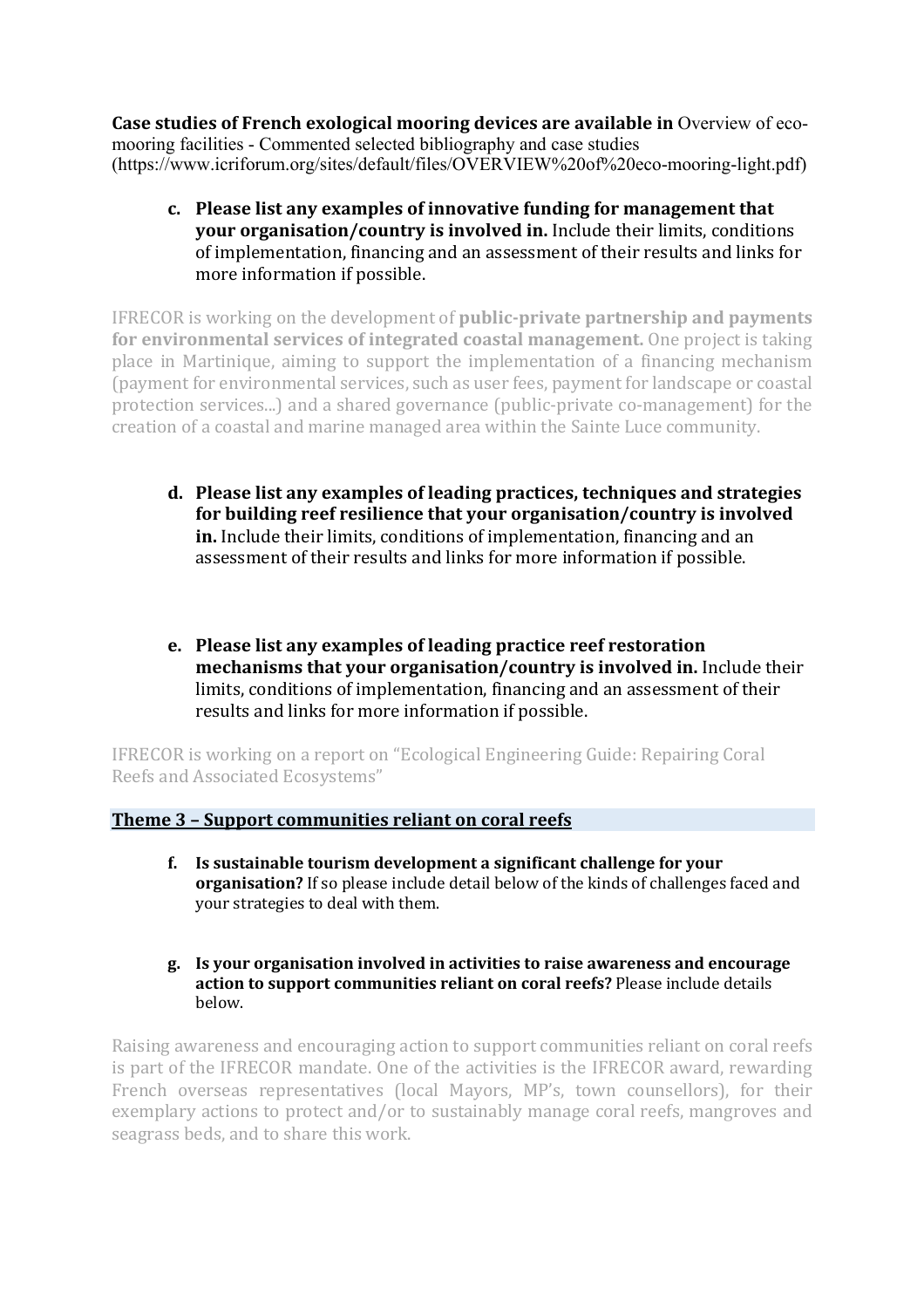One of the actions implemented is the educational managed marine areas: an « educational marine area » is a small coastal maritime zone, close to a school, managed in a participatory way by primary school students. It is about a pedagogical innovative project developed in the Marquises (French Polynesia) in 2012 and supported by IFRECOR. The procedure is labelled by the Polynesian government who, throughout COP21, authorized the French government to spread it nationally. The extension in overseas territories and in mainland France is being done progressively, with an experimental pilot phase during the 2016- 2017 school year. IFRECOR supports this deployment in the overseas, where 4 schools have been selected in the pilot phase: Martinique, Guadeloupe, Mayotte and Reunion Island.

# **Theme 4 - Help to reduce anthropogenic threats to coral reefs, particularly those that occur at a global or regional scale**

#### **h.** What activities is your organisation involved in to elevate awareness of the **global nature of the threat of climate change to coral reefs?** Please include details below

This is implemented under the "Monitor and mitigate climate change impacts" component of the IFRECOR plan of action.

- Ensure the continued existence and the development of the observatory for climate change
- Provide elements to the decision makers for evaluating the vulnerability of overseas territories to climate change
	- **i.** Has your organisation made any progress in dealing with destructive fishing and trade? Please include details below.
	- **j.** Has vour organisation made any progress in dealing with marine debris? Please include details below
- **3.** Would you like to report on your activities during the ICRI GM? Please give details below.

Y - Report of activities of the French Secretariat

**4.** International events. Please list any upcoming international events relevant to ICRI which someone from your organisation plans to attend in 2018-2019.

□ ICRI GM, Monaco, 5-7 Dec 2018

□ Conference of the Parties to the United Nations Framework Convention on Climate Change, 3-14 Dec 2018

□ Reef Futures 2018: A Coral Restoration and Intervention-Science Symposium, Florida, 10-14 Dec 2018